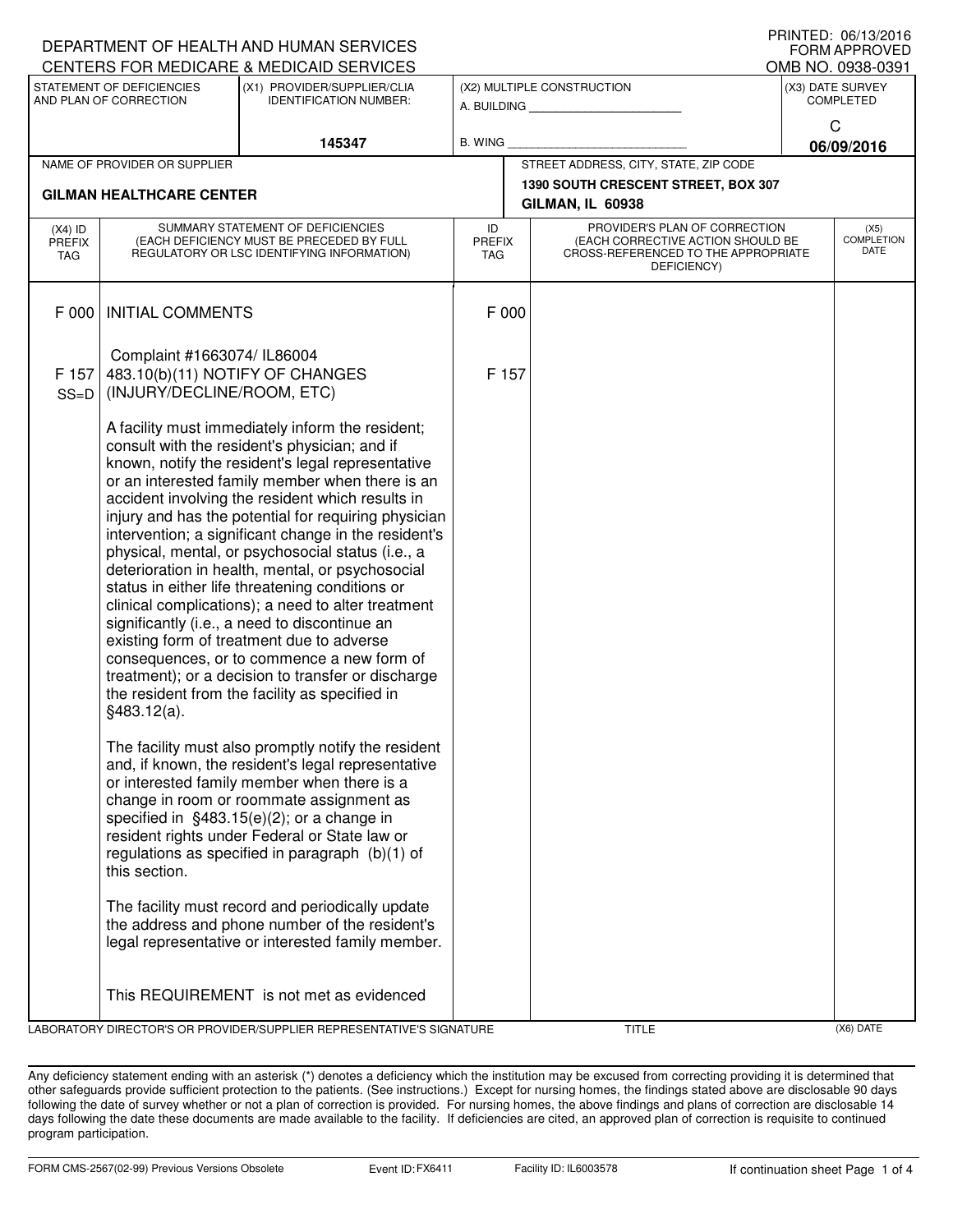|                                                     |                                                                                                                                                                                                                         | DEPARTMENT OF HEALTH AND HUMAN SERVICES                                                                                                                                                                                                                                                                                                                                                                                                                                                                                                                                                                                                                                                                                                                                                                                                                                                                                                                                                                                                                                                                                                                                                                                                                                                |                                           |                                                         |                                                                                                                          |                                      | U ININTED. VV/IJ/ZVIV<br>FORM APPROVED |  |  |  |
|-----------------------------------------------------|-------------------------------------------------------------------------------------------------------------------------------------------------------------------------------------------------------------------------|----------------------------------------------------------------------------------------------------------------------------------------------------------------------------------------------------------------------------------------------------------------------------------------------------------------------------------------------------------------------------------------------------------------------------------------------------------------------------------------------------------------------------------------------------------------------------------------------------------------------------------------------------------------------------------------------------------------------------------------------------------------------------------------------------------------------------------------------------------------------------------------------------------------------------------------------------------------------------------------------------------------------------------------------------------------------------------------------------------------------------------------------------------------------------------------------------------------------------------------------------------------------------------------|-------------------------------------------|---------------------------------------------------------|--------------------------------------------------------------------------------------------------------------------------|--------------------------------------|----------------------------------------|--|--|--|
|                                                     |                                                                                                                                                                                                                         | CENTERS FOR MEDICARE & MEDICAID SERVICES                                                                                                                                                                                                                                                                                                                                                                                                                                                                                                                                                                                                                                                                                                                                                                                                                                                                                                                                                                                                                                                                                                                                                                                                                                               |                                           |                                                         |                                                                                                                          | OMB NO. 0938-0391                    |                                        |  |  |  |
| STATEMENT OF DEFICIENCIES<br>AND PLAN OF CORRECTION |                                                                                                                                                                                                                         | (X1) PROVIDER/SUPPLIER/CLIA<br><b>IDENTIFICATION NUMBER:</b>                                                                                                                                                                                                                                                                                                                                                                                                                                                                                                                                                                                                                                                                                                                                                                                                                                                                                                                                                                                                                                                                                                                                                                                                                           | (X2) MULTIPLE CONSTRUCTION<br>A. BUILDING |                                                         |                                                                                                                          | (X3) DATE SURVEY<br><b>COMPLETED</b> |                                        |  |  |  |
|                                                     |                                                                                                                                                                                                                         | 145347<br>B. WING                                                                                                                                                                                                                                                                                                                                                                                                                                                                                                                                                                                                                                                                                                                                                                                                                                                                                                                                                                                                                                                                                                                                                                                                                                                                      |                                           |                                                         |                                                                                                                          | C<br>06/09/2016                      |                                        |  |  |  |
|                                                     | NAME OF PROVIDER OR SUPPLIER                                                                                                                                                                                            |                                                                                                                                                                                                                                                                                                                                                                                                                                                                                                                                                                                                                                                                                                                                                                                                                                                                                                                                                                                                                                                                                                                                                                                                                                                                                        |                                           |                                                         | STREET ADDRESS, CITY, STATE, ZIP CODE                                                                                    |                                      |                                        |  |  |  |
|                                                     | <b>GILMAN HEALTHCARE CENTER</b>                                                                                                                                                                                         |                                                                                                                                                                                                                                                                                                                                                                                                                                                                                                                                                                                                                                                                                                                                                                                                                                                                                                                                                                                                                                                                                                                                                                                                                                                                                        |                                           | 1390 SOUTH CRESCENT STREET, BOX 307<br>GILMAN, IL 60938 |                                                                                                                          |                                      |                                        |  |  |  |
| $(X4)$ ID<br>PREFIX<br><b>TAG</b>                   | SUMMARY STATEMENT OF DEFICIENCIES<br>(EACH DEFICIENCY MUST BE PRECEDED BY FULL<br>REGULATORY OR LSC IDENTIFYING INFORMATION)                                                                                            |                                                                                                                                                                                                                                                                                                                                                                                                                                                                                                                                                                                                                                                                                                                                                                                                                                                                                                                                                                                                                                                                                                                                                                                                                                                                                        |                                           | <b>PREFIX</b><br><b>TAG</b>                             | PROVIDER'S PLAN OF CORRECTION<br>(EACH CORRECTIVE ACTION SHOULD BE<br>CROSS-REFERENCED TO THE APPROPRIATE<br>DEFICIENCY) |                                      | (X5)<br><b>COMPLETION</b><br>DATE      |  |  |  |
| F 157                                               | Continued From page 1<br>by:<br>reviewed for diabetic management.<br>Findings include:<br>condition.<br>daily at 3:00 AM.<br>The Medication Administration Record<br>blood glucose level registered as 'HI'.<br>result. | Based on interview and record review the facility<br>failed to notify the physician of a high blood sugar<br>for one of three residents (R1) in the sample<br>The facility's Change in a Resident's Condition or<br>Status policy, dated April 2014, documents the<br>nurse will notify the resident's Attending Physician<br>or On-Call Physician when there has been a<br>significant change in the resident's physical<br>The Physician Order Sheet dated 6/3/16<br>documents R1 is diagnosed with Diabetes<br>Mellitus, Chronic Kidney Disease, Down's<br>Syndrome, and Severe Intellectual Disability. R1's<br>blood glucose is ordered to be checked once<br>documents on 6/2/16 E2 (Assistant Director of<br>Nurses) ADON documented at 4:00 AM that R1's<br>On 6/8/16 at 3:10 PM E2 ADON stated that when<br>a blood glucose registers as 'HI' on the meter it<br>means that the residents blood glucose is over<br>500 mg/dL(milligrams per deciliter). E2 stated she<br>took R1's blood glucose at 4:00 AM on 6/2/16 and<br>the meter read 'HI'. E2 stated she considers a<br>blood glucose result over 500 mg/dL to be a<br>change in resident condition however did not<br>notify the physician concerning the elevated<br>On 6/9/16 at 9:40 AM Z2 NP (Nurse Practitioner) |                                           | F 157                                                   |                                                                                                                          |                                      |                                        |  |  |  |

FORM CMS-2567(02-99) Previous Versions Obsolete FXeent ID: FX6411 Facility ID: IL6003578 If continuation sheet Page 2 of 4

PRINTED: 06/13/2016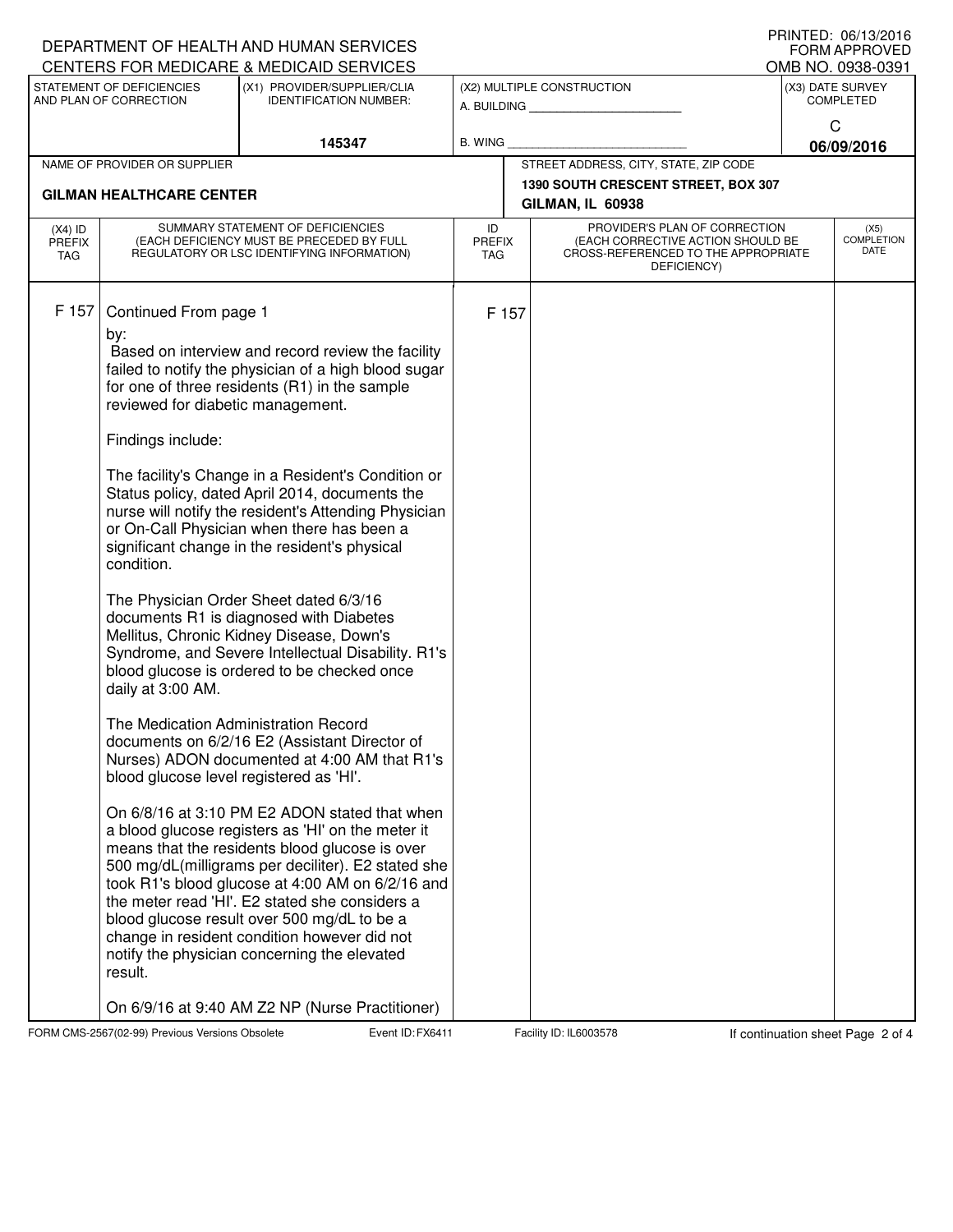| U INIVIL D. VO/IJ/ZUIV<br>DEPARTMENT OF HEALTH AND HUMAN SERVICES<br>FORM APPROVED<br>CENTERS FOR MEDICARE & MEDICAID SERVICES |                                                                                                                              |                                                                                                                                                                                                                                                                                                                                                                                                                    |                |                                           |                                                                                                                          |                   |                                   |  |
|--------------------------------------------------------------------------------------------------------------------------------|------------------------------------------------------------------------------------------------------------------------------|--------------------------------------------------------------------------------------------------------------------------------------------------------------------------------------------------------------------------------------------------------------------------------------------------------------------------------------------------------------------------------------------------------------------|----------------|-------------------------------------------|--------------------------------------------------------------------------------------------------------------------------|-------------------|-----------------------------------|--|
|                                                                                                                                |                                                                                                                              |                                                                                                                                                                                                                                                                                                                                                                                                                    |                |                                           |                                                                                                                          | OMB NO. 0938-0391 |                                   |  |
| STATEMENT OF DEFICIENCIES<br>(X1) PROVIDER/SUPPLIER/CLIA<br>AND PLAN OF CORRECTION<br><b>IDENTIFICATION NUMBER:</b>            |                                                                                                                              |                                                                                                                                                                                                                                                                                                                                                                                                                    |                | (X2) MULTIPLE CONSTRUCTION<br>A. BUILDING | (X3) DATE SURVEY<br><b>COMPLETED</b>                                                                                     |                   |                                   |  |
|                                                                                                                                |                                                                                                                              |                                                                                                                                                                                                                                                                                                                                                                                                                    |                |                                           |                                                                                                                          | C                 |                                   |  |
|                                                                                                                                |                                                                                                                              | 145347                                                                                                                                                                                                                                                                                                                                                                                                             | B. WING        |                                           |                                                                                                                          | 06/09/2016        |                                   |  |
|                                                                                                                                | NAME OF PROVIDER OR SUPPLIER                                                                                                 |                                                                                                                                                                                                                                                                                                                                                                                                                    |                |                                           | STREET ADDRESS, CITY, STATE, ZIP CODE                                                                                    |                   |                                   |  |
|                                                                                                                                | <b>GILMAN HEALTHCARE CENTER</b>                                                                                              |                                                                                                                                                                                                                                                                                                                                                                                                                    |                |                                           | 1390 SOUTH CRESCENT STREET, BOX 307<br>GILMAN, IL 60938                                                                  |                   |                                   |  |
| $(X4)$ ID<br>PREFIX<br><b>TAG</b>                                                                                              | SUMMARY STATEMENT OF DEFICIENCIES<br>(EACH DEFICIENCY MUST BE PRECEDED BY FULL<br>REGULATORY OR LSC IDENTIFYING INFORMATION) |                                                                                                                                                                                                                                                                                                                                                                                                                    |                | <b>PREFIX</b>                             | PROVIDER'S PLAN OF CORRECTION<br>(EACH CORRECTIVE ACTION SHOULD BE<br>CROSS-REFERENCED TO THE APPROPRIATE<br>DEFICIENCY) |                   | (X5)<br><b>COMPLETION</b><br>DATE |  |
| F 157<br>F 514<br>$SS=D$                                                                                                       | Continued From page 2<br>$6/2/16$ .<br>483.75(l)(1) RES<br>LE                                                                | stated she would have expected to have been<br>notified of R1's elevated blood sugar result on<br>RECORDS-COMPLETE/ACCURATE/ACCESSIB                                                                                                                                                                                                                                                                               | F 157<br>F 514 |                                           |                                                                                                                          |                   |                                   |  |
|                                                                                                                                | systematically organized.<br>services provided; the results of any<br>and progress notes.                                    | The facility must maintain clinical records on each<br>resident in accordance with accepted professional<br>standards and practices that are complete;<br>accurately documented; readily accessible; and<br>The clinical record must contain sufficient<br>information to identify the resident; a record of the<br>resident's assessments; the plan of care and<br>preadmission screening conducted by the State; |                |                                           |                                                                                                                          |                   |                                   |  |
|                                                                                                                                | by:<br>diabetic management.                                                                                                  | This REQUIREMENT is not met as evidenced<br>Based on interview and record review the facility<br>failed to document blood glucose results for one<br>of three (R2) residents in the sample reviewed for                                                                                                                                                                                                            |                |                                           |                                                                                                                          |                   |                                   |  |
|                                                                                                                                | Findings include:                                                                                                            |                                                                                                                                                                                                                                                                                                                                                                                                                    |                |                                           |                                                                                                                          |                   |                                   |  |
|                                                                                                                                | medical record.                                                                                                              | The facility's Obtaining a Fingerstick Glucose<br>Level Policy, dated December 2011 documents<br>the person who performs the procedure should<br>record the blood sugar results in the resident's                                                                                                                                                                                                                  |                |                                           |                                                                                                                          |                   |                                   |  |
|                                                                                                                                |                                                                                                                              | R2's Physician Order Sheet (POS), dated 6/2016,<br>documents R2's diagnoses as Diabetes Mellitus                                                                                                                                                                                                                                                                                                                   |                |                                           |                                                                                                                          |                   |                                   |  |

FORM CMS-2567(02-99) Previous Versions Obsolete FXeent ID: FX6411 Facility ID: IL6003578 If continuation sheet Page 3 of 4

PRINTED: 06/13/2016